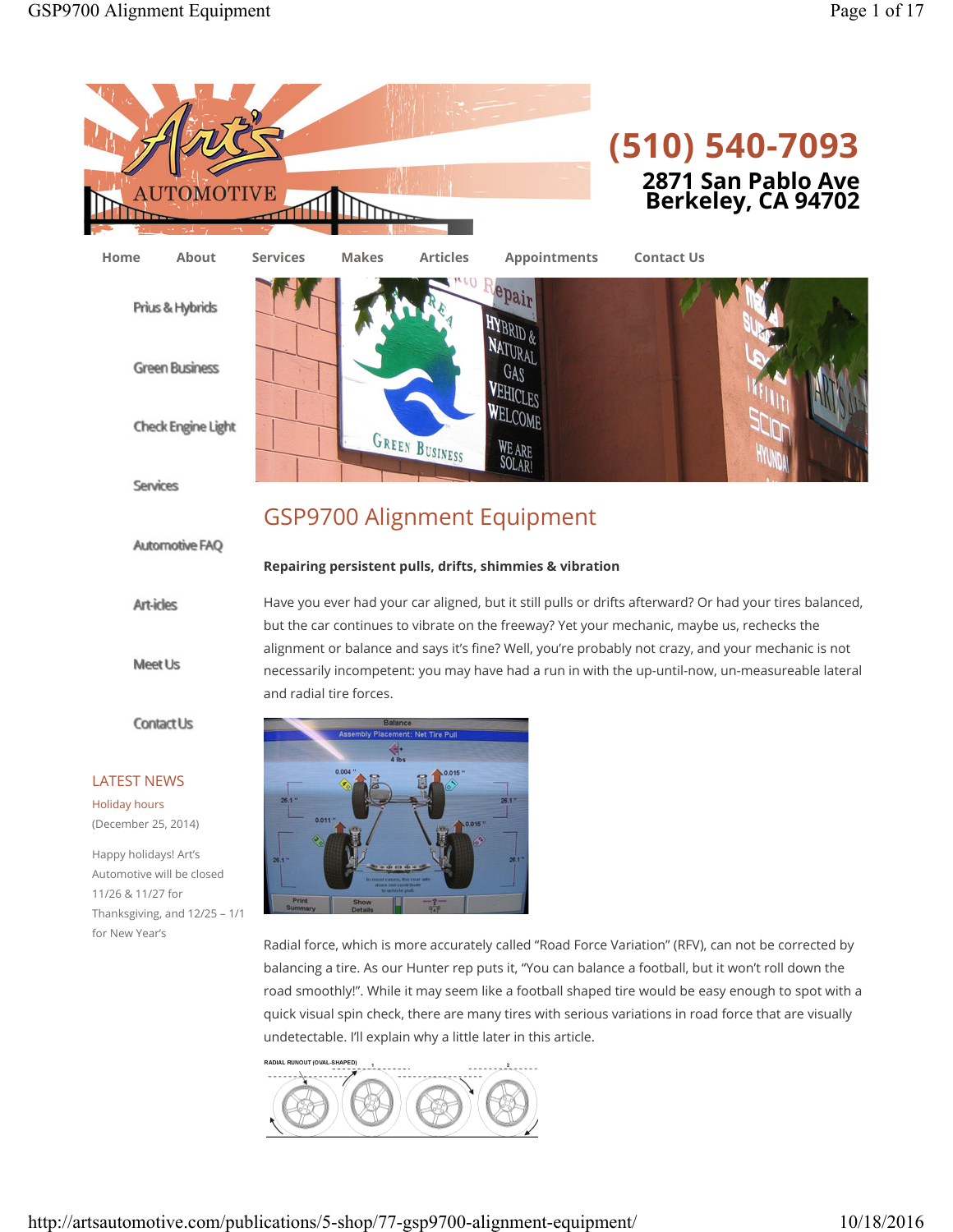This, and several other photos on this page courtesy of Hunter Engineering. www.hunter.com

Lateral force is the amount of left or right pull generated by the tire as it rolls. This is usually caused by conicity, or in other words, being cone shaped. If you imagine rolling a cone on a flat surface, you can imagine that the cone will not roll straight ahead, it will roll in an arc towards the side with the small end. A tire where one side has a smaller diameter than the other will roll in the direction of the smaller diameter. If the tires are aligned perfectly (to produce zero pull) and a tire or tires are pushing the car to one side, the car will not go straight down the road. It may seem like conicity would be noticeable by looking at the tire, but it usually is not. I'll also explain why this is a little later in the article.



Road Force Variation Explained or, Why Your Car May Still Vibrate Even After a Wheel Balance

All tires have some variation in sidewall stiffness. The picture on the right illustrates this with imaginary springs on the sidewall. The red spring is stiffer that the yellow springs, so when the red spring is between the rim and the road, the wheel is pushed up, away from the road. This would cause a vibration while driving, but is currently undetectable with any balancer other than the Hunter GSP9700. The GSP9700 measures the road force variation and takes it into account when balancing the tire.



Sometimes there is more than one stiff point in a wheel assembly. The number stiff points on a wheel is referred to as the harmonic order. A wheel with one stiff point is said to have a "radial first harmonic" or R1H.



A wheel with two stiff points (as in the earlier football example) would be R2H.



A triangle shaped wheel would be R3H. The tire sidewall stiffness and the rim shape both contribute to the harmonic order. First order harmonics can be minimized by repositioning the tire on the rim. Second & third harmonics are more difficult to correct without rim or tire replacement, but at least they can now be detected.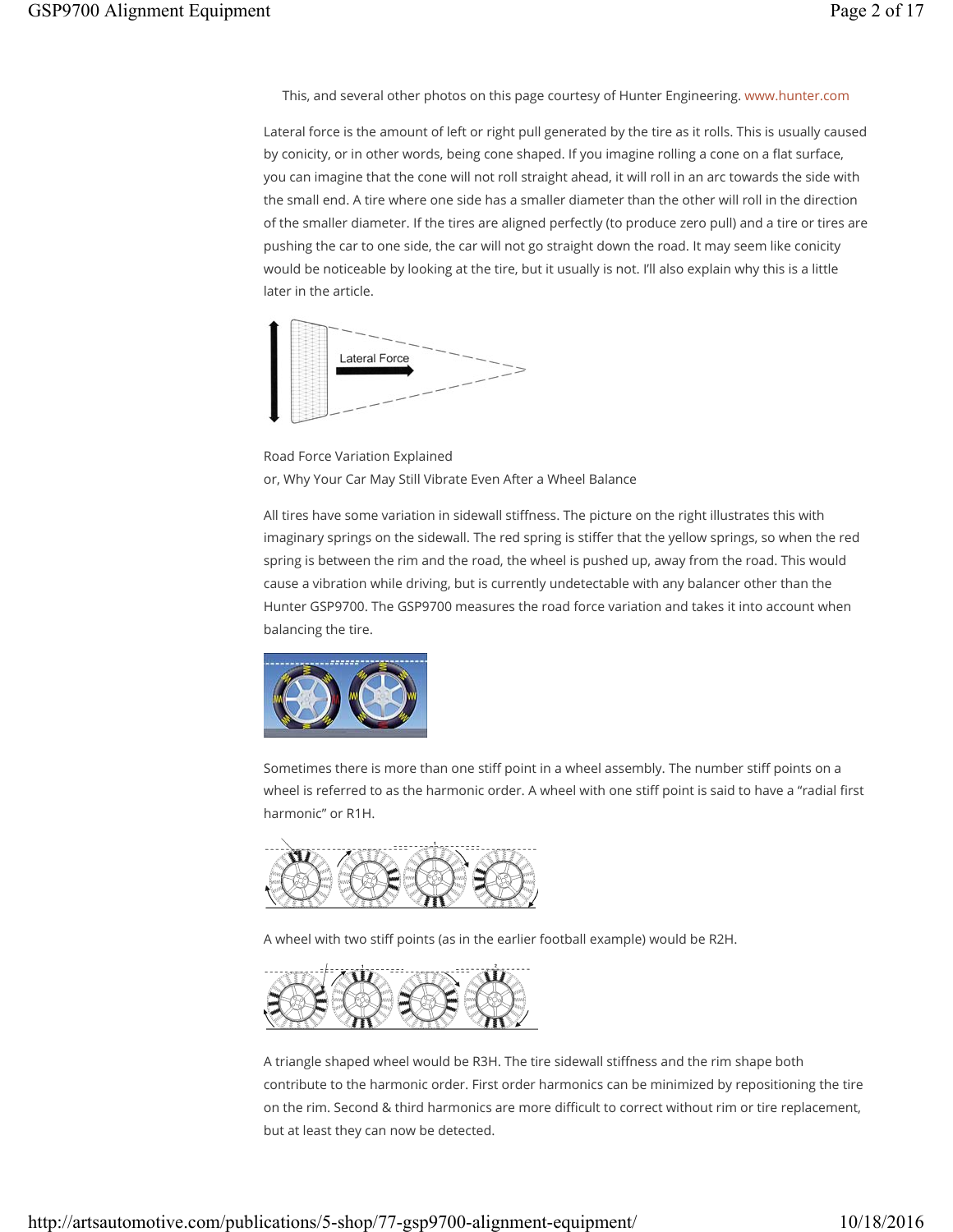

Only .030″ (the thickness of 2 of our business cards) of loaded runout can cause the same amount of vibration as 1.5 oz of wheel imbalance at 50 MPH. Any imbalance over 0.3 oz is considered excessive and might cause a perceptible vibration. This means a wheel with only .030″ loaded runout that had been balanced perfectly on a conventional balancer, could feel like it's 5 times over the maximum allowable imbalance when you drive on it. Yet a wheel with .030″ of loaded runout might have \*no\* runout when it isn't loaded; the imaginary springs may all be the same height, but still have different resistance to compression.



Proper tire pressure is critical when measuring road force variations or lateral force. Road force variations and lateral force are both negatively affected when the tire is under-inflated A perfectly good tire could appear to be bad due to low tire pressure, so setting the tire pressure to the manufacturers specs is always the first step when doing RFV and LF measurements. However, tire pressure's effect on road force variations and concentricity does not end once the tire has left the balancer; low tire pressure can cause tire pull, vibrations and wobbles as well. So no matter how well your tires are matched to the rims and balanced, it's up to you to maintain proper tire pressure once the car has left the shop.



Some variation in sidewall stiffness is normal for all tires. Even very expensive, name brand, high end tires will not be perfect. A \$1000 set of top-of-the-line Michelin tires will not necessarily have a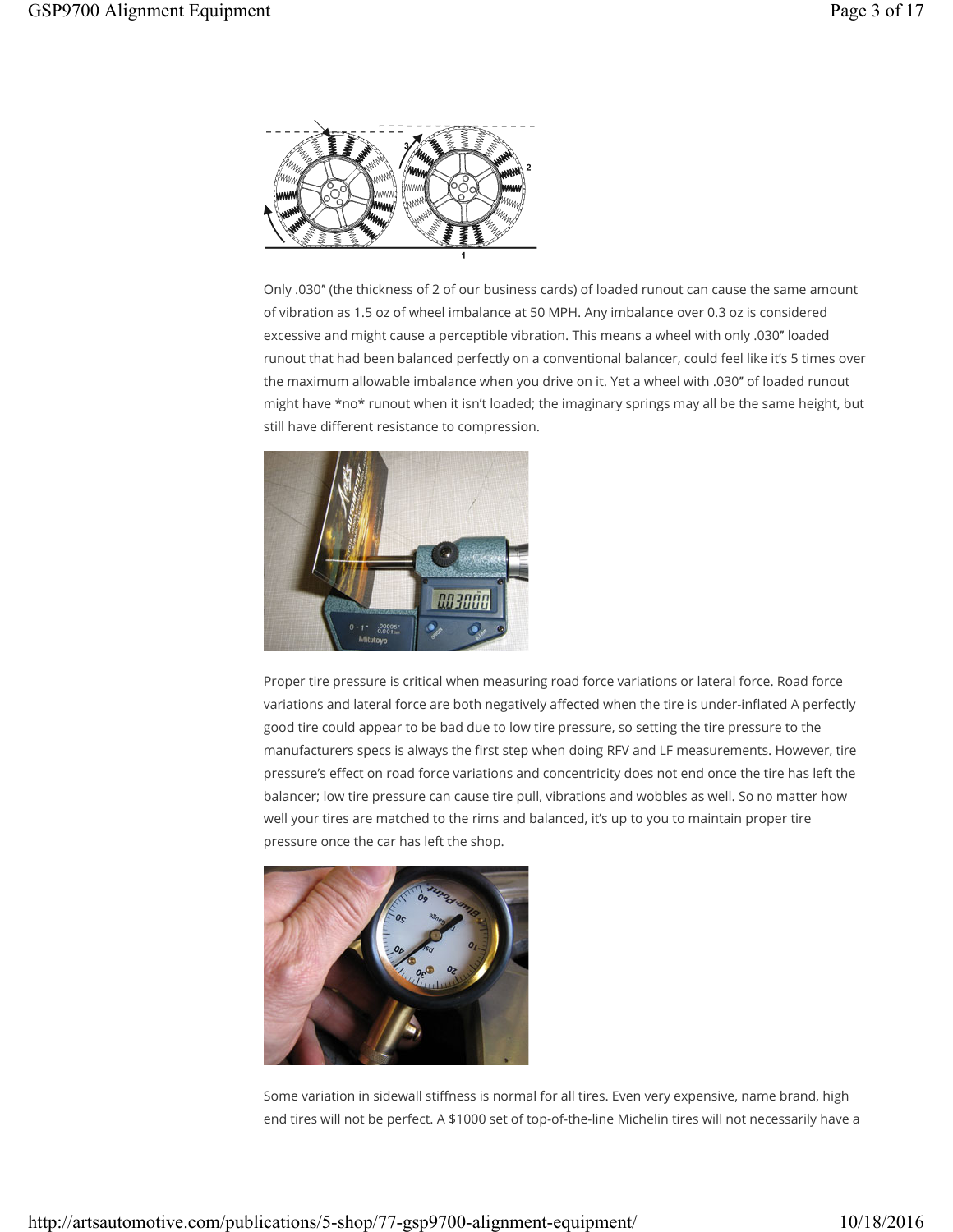lower amount of RFV and LF than a set of Toyo tires costing half as much. However, buying the cheapest set of no-name tires you can find does seem to increase your chances of getting a tire or tires with high RFV and LF.

| Price: \$369.00 (each)                                            | <b>WARRANTYRATING</b>  |
|-------------------------------------------------------------------|------------------------|
| Estimated Availability: In Stock                                  | ****                   |
| Price: \$474.00 (each)<br><b>Estimated Availability: In Stock</b> | <b>WARRANTY RATING</b> |

Tires are tested at the manufacturing plant for road force variation, conicity, plysteer, and balance. The heaviest point of the tire is marked with a yellow circle, and the stiffest point of the tire is marked with a red dot. It's common practice to match the yellow circle with the valve stem or the red dot with the low point of the rim if the location is known. Some rim manufacturers mark the low point in the rim with a paint mark in the drop-center. Others cut the valve stem hole at the lowest point of the rim. If we are familiar with the rim manufacturer's method of marking their rims, mounting the tire stiff spot aligned with the rim low spot is our preferred method. If not, we use the yellow circle. If RFV turns out to high after mounting, we can use the GSP9700 to optimize a tire on a rim, or even several tires across several rims to find the best possible wheel combination. We can now provide our customers with the same level of wheel perfection once only available at the OEM level.



Lateral Force Explained or, Why Your Car May Still Pull, Even After an Alignment

Sometimes the sidewall on one side of a tire has stiff spot or spots, but the other side does not. This will result in the side with the stiff areas having a larger diameter than the other side when the stiff areas are are between the rim and the road. This will make the tire cone shaped and cause it to roll towards the side of the sidewall with the smaller diameter and away from the side with the stiff spot. This is called conicity. Conicity can also be caused by uneven tread wear, as might happen if the camber (lean) of the tire was incorrectly set on the car's suspension. However, conicity is more often caused by stiff areas in the sidewall, and just like road force variation (which in essence it is, just on one side only) it often can not be measured on an unloaded tire. Once again, the imaginary sidewall springs may all be the same length, but compress at different pressures.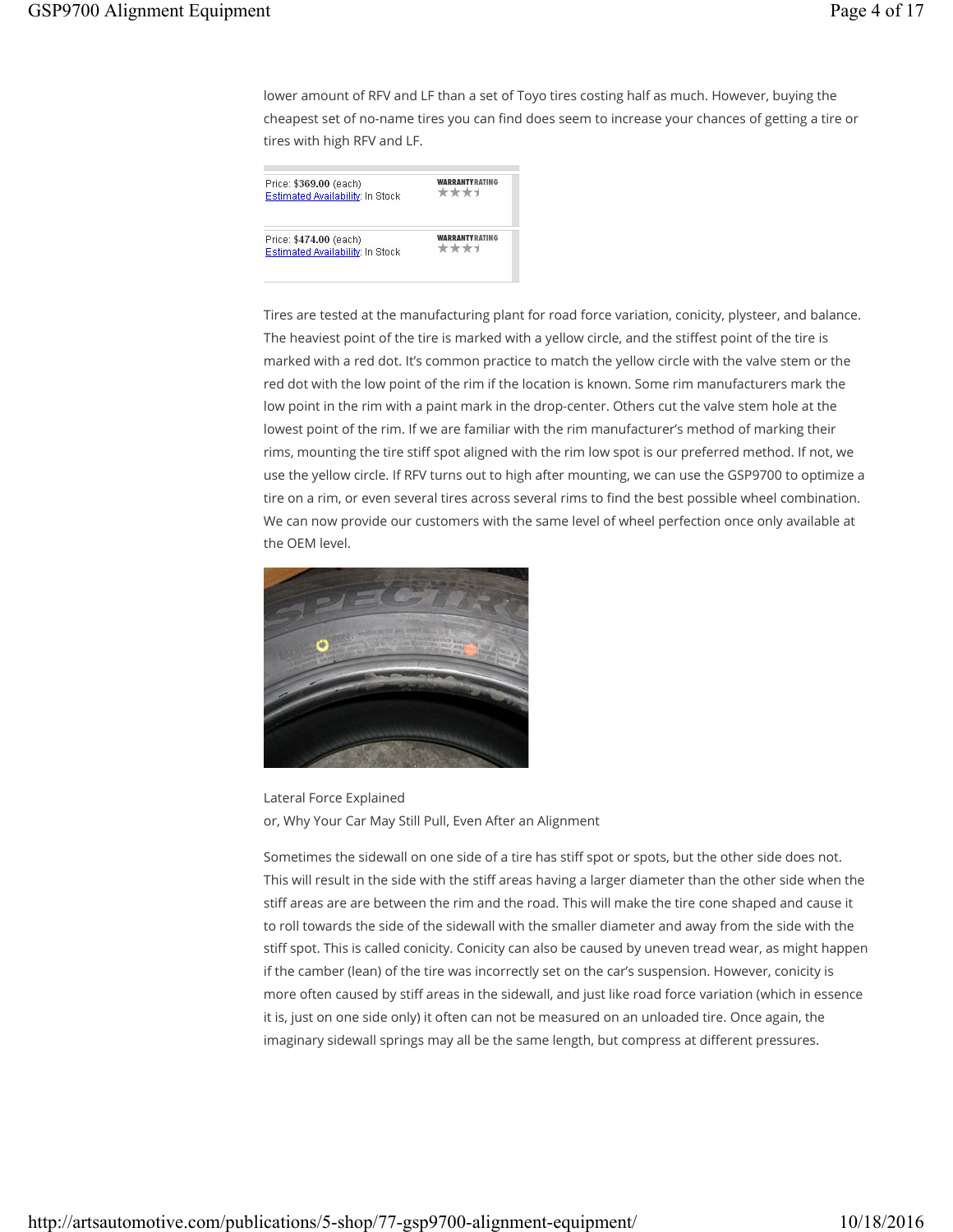

Plysteer sounds like something that would cause a tire pull — doesn't it? However, plysteer usually causes more of a lateral (sidewards) shift in the rim position in relation to the tire tread than an actual pull. It can cause a bit of "dog tracking" or "crab walking", but the car will still go straight down the road. Plysteer is caused be the orientation of the belt ply cords in the tire, especially the on the outermost ply. The lateral force caused by plysteer will change directions with the direction of tire rotation, so its effects on can be calculated by testing loaded lateral force while spinning the wheel in both directions. Important stuff for engineers, but as mechanics and drivers, we can pretty much ignore plysteer.



For years I've incorrectly believed that "ply separation" is the cause of steering wheel wobble and tire pull, and I've been repeating this misnomer to our customers. I had always recommended that a tire with a wobble and pull be replaced, even if the wobble and pull went away after finding the tire pressure low, then filling it to the proper pressure. Now I've found that Toyota, Honda, Nissan, Toyo tires USA, Michelin tires USA, and other companies say this is not always necessary. That in fact road force variation and conicity are normal up to a point, and with the proper equipment (or a lot of trial & error), the effects of RFV and LF can be reduced or eliminated. A tire that is causing a wobble or pull is not always "bad" or unsafe. With proper pressure and placement, the tire may still provide years of satisfactory service.

Some new car manufacturers have used large industrial machines to do road force variation testing to match tires to rims, and lateral force testing to position wheel assemblies on their cars at the time of manufacture. The technology has finally come down in price enough for a high volume tire installer to justify the cost of an in-house tester. And a machine able to produce results comparable to OEM level machines is now small enough to fit in our shop. We're not a high volume tire shop, but we'd like to be able to do quality work, and we don't like to rely on other shops for sublet, so we bought the Hunter GSP9700, even though the monetary ROI will likely be very low for us.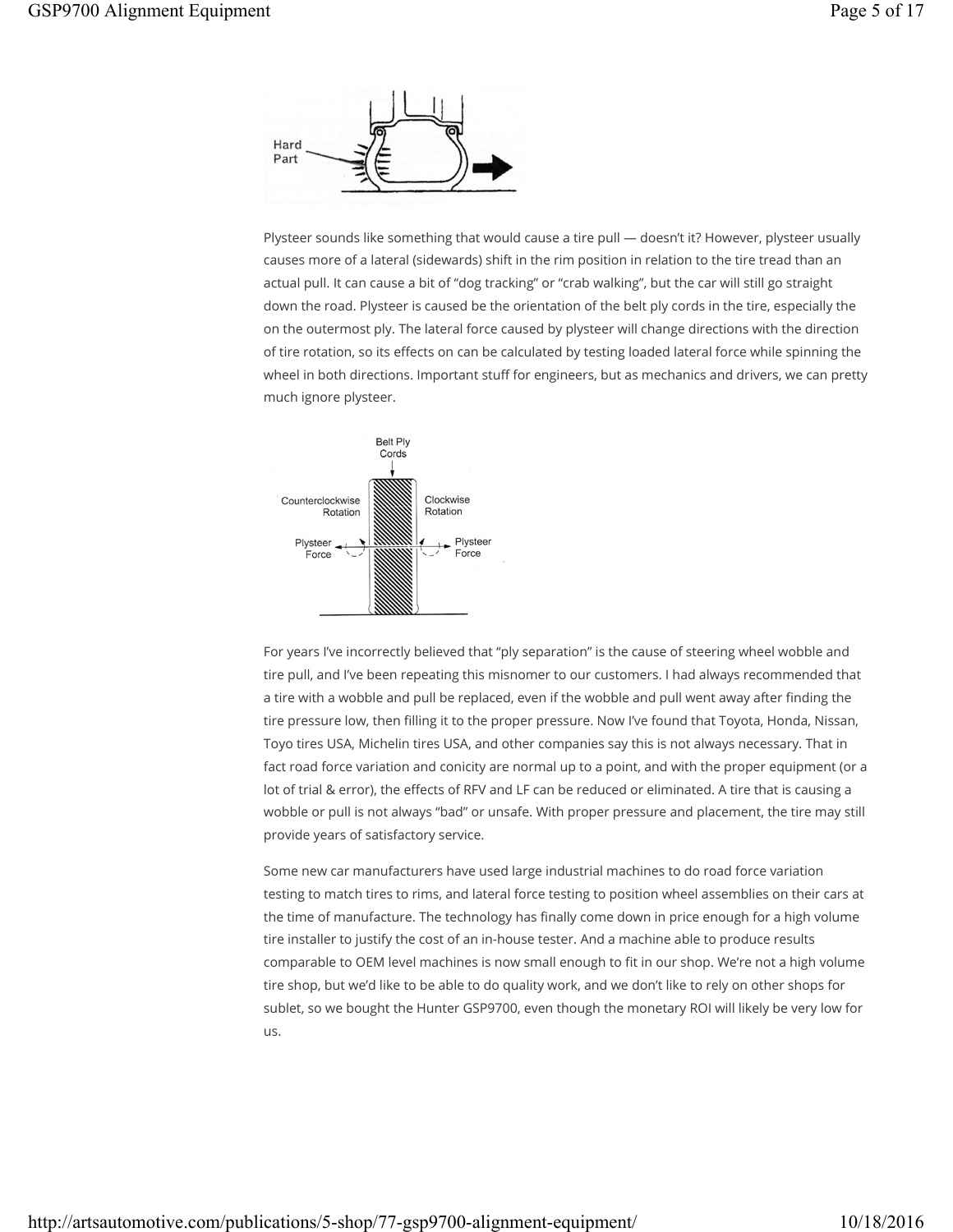

Why should you want this service. (other than an overly generous desire to help us make our monthly loan payment)

Why would you bother rotating the tires to different positions to reduce or eliminate the effects of tires with lateral pull? Won't the pull just come back the next time the tires are rotated? Isn't swapping tires around to cancel pull just temporary fix at best?

Well, some tires are just plain bad, and need to be replaced. With the GSP9700, we can test to see if your tires are within acceptable tolerances. The idea here is not to hide bad tires through crafty positioning. The idea is to position good tires, that generate normal amounts of RFV & LF, in the best possible positions. For instance, if you had 4 tires, each with only 30% of the total acceptable lateral force, but through bad luck, we managed to position all four of them so they were pushing the car to the left, you'd 120% of the maximum lateral force, and a car that drifted to the left every time you took your hand off the wheel on the freeway.

I believe the following statement provides the most compelling reason for owning a road force / lateral force balancer (or having your car serviced by a shop who owns one).

Tire conicity can change in magnitude and direction over the life of a tire. [1]

This means a tire generating marginally excessive lateral force that was moved to the rear of the car, or paired on an axle with a tire with an opposite lateral force during one rotation, might have reduced, or even reversed, its lateral pull 6,000 miles later when it's time for the next rotation. If not, the worst case is you got another 6,000 miles out of the tire before spending \$100 – \$200 for a replacement.

[1] Source: SAE (Society of Automotive Engineers) report J2047, Titled: Tire Performance Technology

Rushing to replace a borderline tire may not solve all your pulling problems either. A new tire will be larger in diameter, even if it's the exact same size and brand, due to new, unworn, tread. This creates a condition known as stagger. Stagger is the difference in tire diameter between the left and right tires on the same axle. Stagger will cause a pull to the side with the smaller diameter, kind of like conicity shared between two tires. Stagger must be accounted for when choosing the optimum position for the wheels on the car.

Some full time all wheel drive cars like Subarus and Honda CRVs must have exactly equal sized tires to avoid damage to the transmission or differential. The GSP9700 also takes the guesswork out of evaluating whether the differences in a car's tire sizes is cause for concern.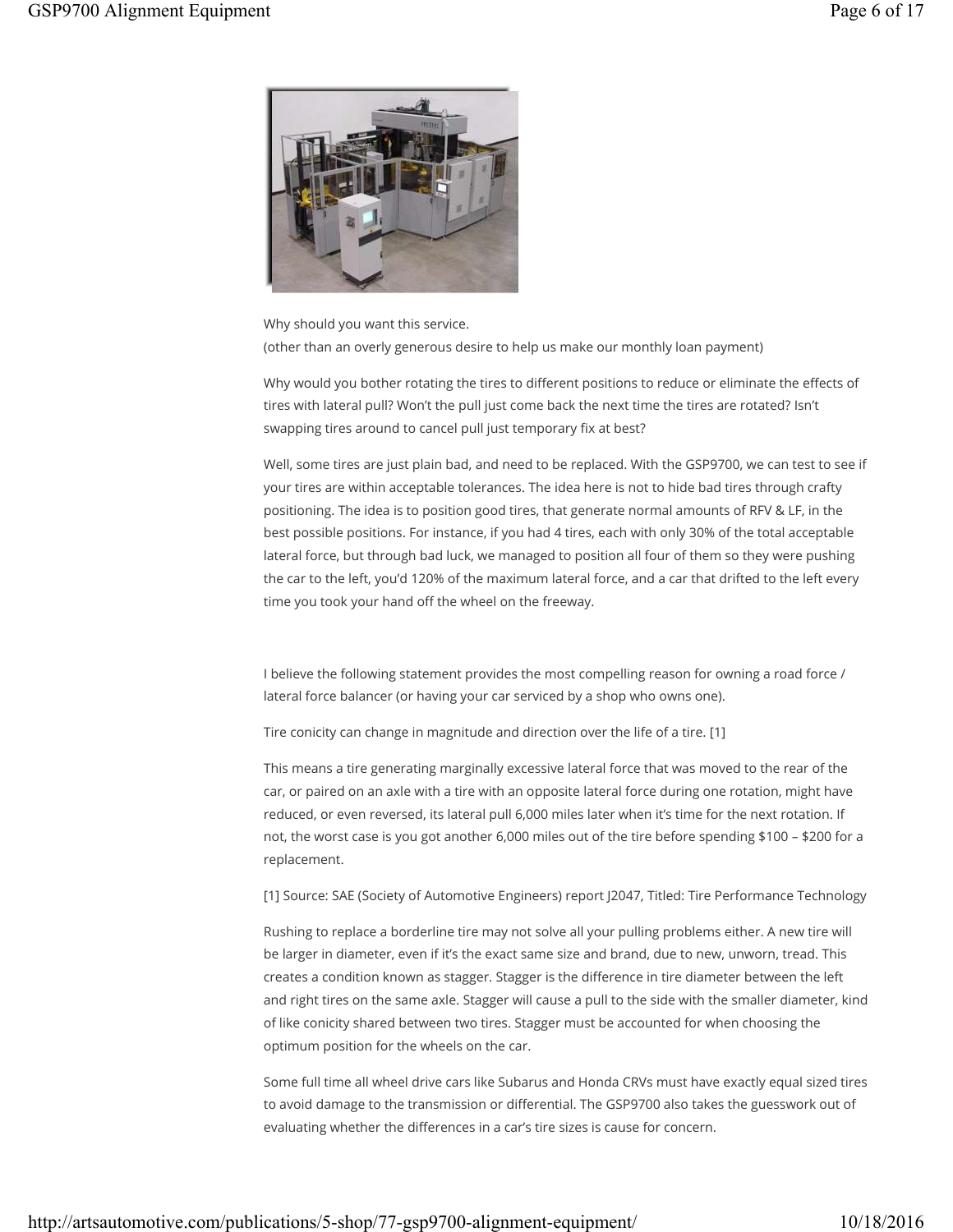Subaru states all 4 tires must be within about 2/32″ of each other in remaining tread depth to prevent damage to the center differential. Honda, however, acknowledges that the \*loaded\* circumference of the tire is what's important. After all, the weight of the car will be on the tire while it's in service, and the loaded radius of a tire will typically be 1 & 1/4 inches less than the free radius. A tire that is 24″ in free diameter, would have an effective diameter of 21.5″ when loaded. Trying to determine whether one tire is within 1/8″ of an inch in diameter of another, when it will be changing effective diameter by 3.5″ is impossible if your measuring tool is a tread depth gauge. Variables like the tire's construction and load rating would not be taken into account. Therefore, Honda recommends the following procedure. Put a dab of grease on the treads of all 4 tires. Roll the car forward until the tires have made a complete revolution. Measure the distance between the grease spots. Honda says there should no differences in the distance. However, there will obviously be no precision when measuring grease dab marks. A difference equal to 2/32″ of tread depth would show as about 1/3 of an inch in the difference in the distance between the grease spots. Smudge size and shape differences would likely mask anything smaller than that.

The GSP9700 measures loaded radius, and calculates effective circumference using precision optical sensors in the loaded roller assembly



What would we do without a GSP9700?

So how did the automotive service industry ever survive without the GSP9700? Why weren't cars veering off the road right and left? Some of you might be thinking, "I've been driving for years, and my cars have driven just fine as far as I'm concerned!".

I'd guess 19 out of 20 cars have no vibration or pull problems after conventional tire rotation or alignment, and even fewer customers notice, or are concerned enough with the problem they come back to complain. A lot of people just get used to their car's pulls & vibrations. However, for the customers who do notice and do care, we want to be able to fix their car without wasting a lot of time.

If a customer complained of a vibration or pull after a tire rotation, we would just swap tires back to their original positions. If a customer complained of a pull after an alignment, we would end up swapping from spot to spot until the problem was gone, or we isolated a bad tire through trial and error. What a pain! I'm sure a lot of our customers suspected we did something "wrong" during the alignment or balance, although most of them were to polite to voice their doubts about our competence. The problem was fixed when they came to pick up the car, and that seemed to be good enough.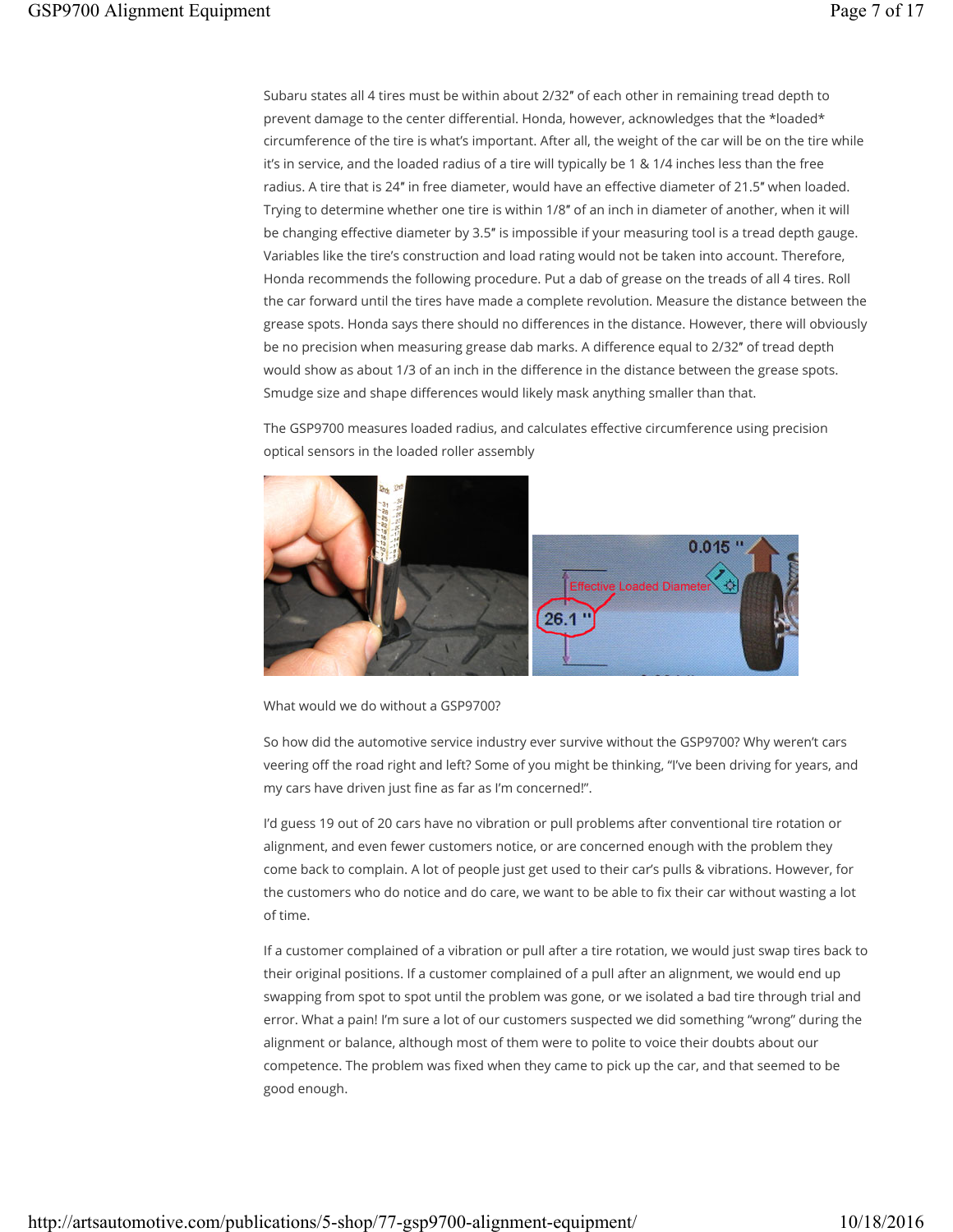

Can you muddle through tough tire problems without a GSP9700? Yes you can. We have for the last 27 years! However, you can produce a consistently superior repair in less time when you own this equipment, and we think it's a worthwhile purchase. Even though we'll never do volume tire sales like Costco or Big-O, we want to make sure are customers are not missing out on anything when they buy tires here, so we spend money on the best equipment, carefully research and test the product we sell, and stay up to date on training. We're hoping our customers will appreciate being able have almost any problem with their car fixed here, without having to go to one shop for one repair and another shop for something else. The GSP9700 is yet another way we're trying to make sure every service we offer is on par with the industry leaders specializing in that service.

Toyota has issued a Technical Service Bulletin (TSB# ST005-01) outlining a procedure for diagnosing the cause of pull. It includes a number of wheel position swaps, reversing the mounting of the tire (s) on the rim(s), standard aligning, and / or installing modified adjusting bolts and doing a custom alignment. If there are no bent suspension or steering parts, Toyota will pay a dealer tech up to 5.2 hours to identify and repair the cause of a pull on car under warranty (and most mechanics know it's not easy to beat the clock on warranty labor times). By using the GSP9700 road force measurement system and DSP600 alignment system, we will be able to do the same thing within 2 hours, every time.



### How it's done

As soon as we started to use the GSP9700 for balancing new tires, we started to find problems we would not have found previously. One of the first things we noticed was that just because both beads "pop" while inflating to seat the tire on the rim, and the tire appears to spin true on the balancer, it does not mean the tire is properly seated. We previously followed Toyo Tire's recommendation that tire lube be used sparingly. Toyo says excessive lube can allow the tire to rotate on the rim, and affect the tire balance. Hunter Engineering says to "use lots of lube on the rim and the bead surface of the tire" to allow the tire to seat properly. After we found a few freshly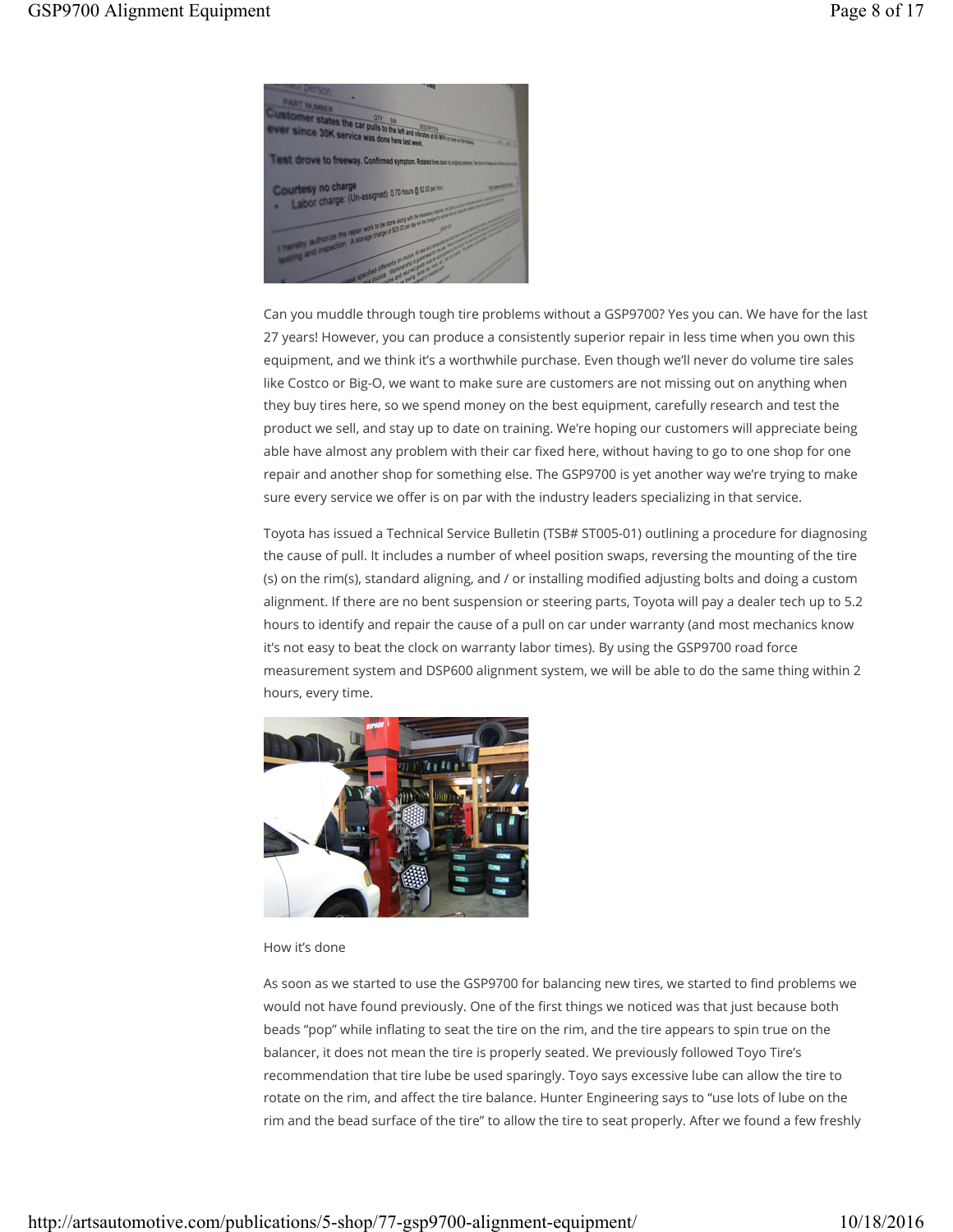installed tires with excessive RFV that was corrected by dismounting and lubricating the rim and bead, then re-seating (with no change of tire position on the rim), we decided to go the "more lube" route. We recommend our customers avoid heavy acceleration or braking for the first 500 miles after tire installation. If a tire does slip on the rim, we will re-balance it at no charge. So far, we've not had any problems with slipping.



A basic balance and RFV & LF measurement can be done on the GSP9700 as quickly as on any other balancer. We do this with all new tire installations to verify proper seating and to check for rim problems. The procedure is simple, set the tire pressure, mount the wheel to the spindle and close the hood. Inputting rim size, width and offset information is only necessary if there is a problem with balance, RFV, or LF.



If there is a problem with balance, the inputting of rim data is far easier than it would be with most balancers. Just touch the rim with the data arms and step on the pedal. No need for calipers, depth gauge, or checking the sidewall for the rim size. Balancing is done with knowledge of the RFV, so real world balance "feel" can be much better than with a conventional balancer. In fact, a conventional balancer may say a tire balanced with the GSP9700 is out of balance, and if it were not for the effects of road force, it would be right, but because the car will be driven with the wheels on the ground (hopefully) the GSP9700 balance will be superior in the real world.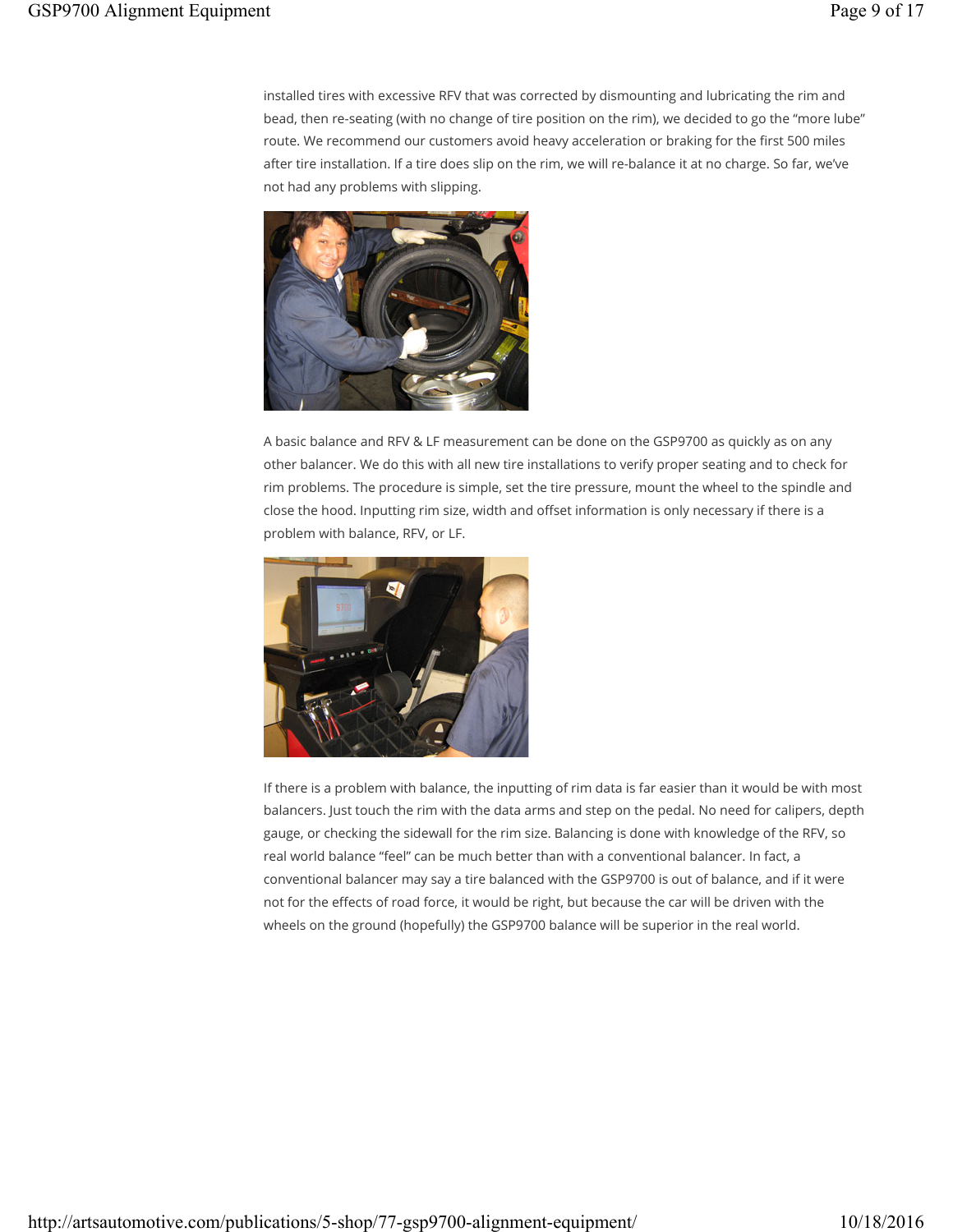

In addition to the normal balance measurements taken at the spindle, the GSP9700 uses a roller attached to a pneumatically actuated arm to apply pressure to the tire. The arm also has a very precise sensor that measures road force variation. The RFV sensor results are repeatable to within .001″, even when I tried to trick the machine by removing the wheel from the balancer then checking the same wheel again after a few other wheels had been balanced. While the roller is applying load, another sensor at the end of the spindle is measuring the lateral force being generated by the tire for the StraightTrack feature.



With aluminum wheels and low profile tires showing up on more and more late model cars, "tape weights" are necessary for about half the new cars we see. Working with tape weights can be frustrating with conventional balancers because the weights can not always be installed where the balancer assumes they will be. This is due to the differences in design from rim to rim. If you've ever had the experience of installing tape weights right where a balancer tells you to, then finding the wheel does not balance as you do spin after spin, adding weight after weight, until you have a wheel that's a half a pound heavier than it was when it came in, you'll know what I'm talking about. The GSP9700 lets the user tell the balancer where the weight will fit during set up using the dataset arms. Then it will guide you back to the spot you chose, just in case you forgot. This makes the job easy. Spin once. Add weight. Check spin. Done.

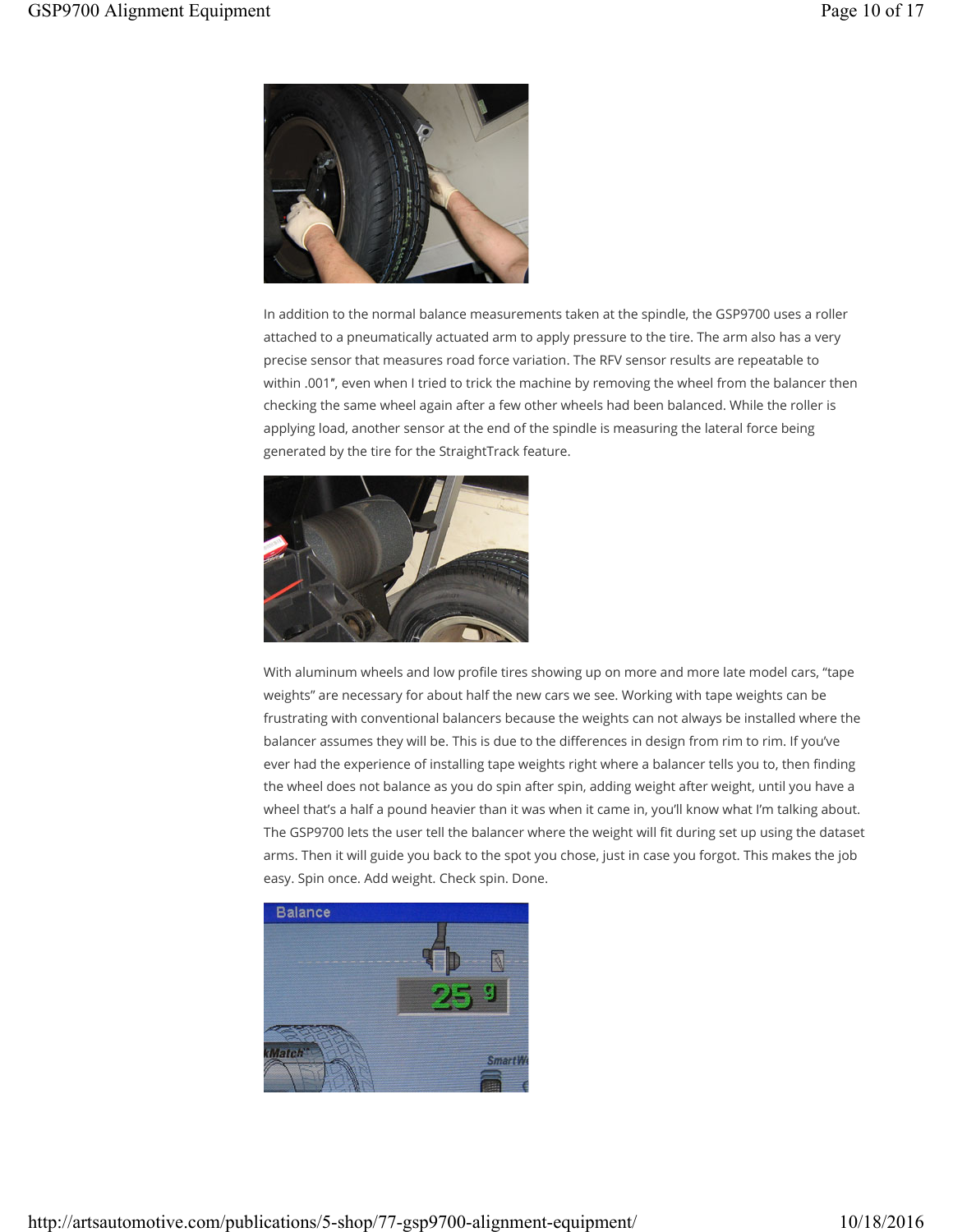Some customers don't like to see ugly lead weights on their fancy rims. We don't do a lot of fancy rims and tires; most of what we work on are daily drivers owned by the grocery getting and back and forth to work crowd. However, if we need to balance the occasional set of \$4000 rims and tires for an owner who cares what the inside of his rims look like, we can now offer a spilt weight placement to hide the wheel weights behind the spokes. We just enter the spoke positions into the GSP9700 with the inner dataset arm, and it figures out how to hide the weights out of sight.

If there is a problem with the RFV, the user will be prompted to measure the rim for runout. Once again, a very easy task with the data arms. Just touch the data arms to the rim and press the pedal. The balancer rotates the tire and measures the runout. The rim runout is compared to the total wheel runout. If the rim is excessively out of round, a new rim is recommended. If the tire is the source of excessive RFV, a new tire is recommended. If both the tire and the rim have some runout, but neither is excessive by itself, the GSP9700 can help correct the problem.



Force Matching can be used to position the tire on the rim to minimize total road force variation. After measuring the rim runout and the total RFV for the wheel, the servo motor rotates the wheel so that the tire's "hard spot" is at "12:00". The tire is marked with chalk. Then the servo motor rotates the wheel so the rim's low spot is at "12:00", and the rim is marked with chalk. The tire is then removed from the rim, rotated so the marks line up and then re-seated The wheel is then retested to measure the improvement. The GSP9700 calculates the expected RFV improvement so the user can decide whether it's worth the time to reposition the tire on the rim.



Force Matching can also be done across a set of 4 rims and tires. This provides a way to improve RFV when one or more wheel assemblies can not be brought within limits by Force Matching with only one tire and rim. 4 wheel assemblies and rims are measured and marked, then the computer

StraightTrak is Hunter's lateral force measuring system. We are using it in combination with a 4 wheel alignment to guarantee a car will not pull after the service (providing, of course, there are no bent suspension parts or a out of limit tires or rims). The GSP9700 uses lateral force measurement, loaded radius, and RFV measurement to develop a "Vehicle Plan" with optimized wheel placement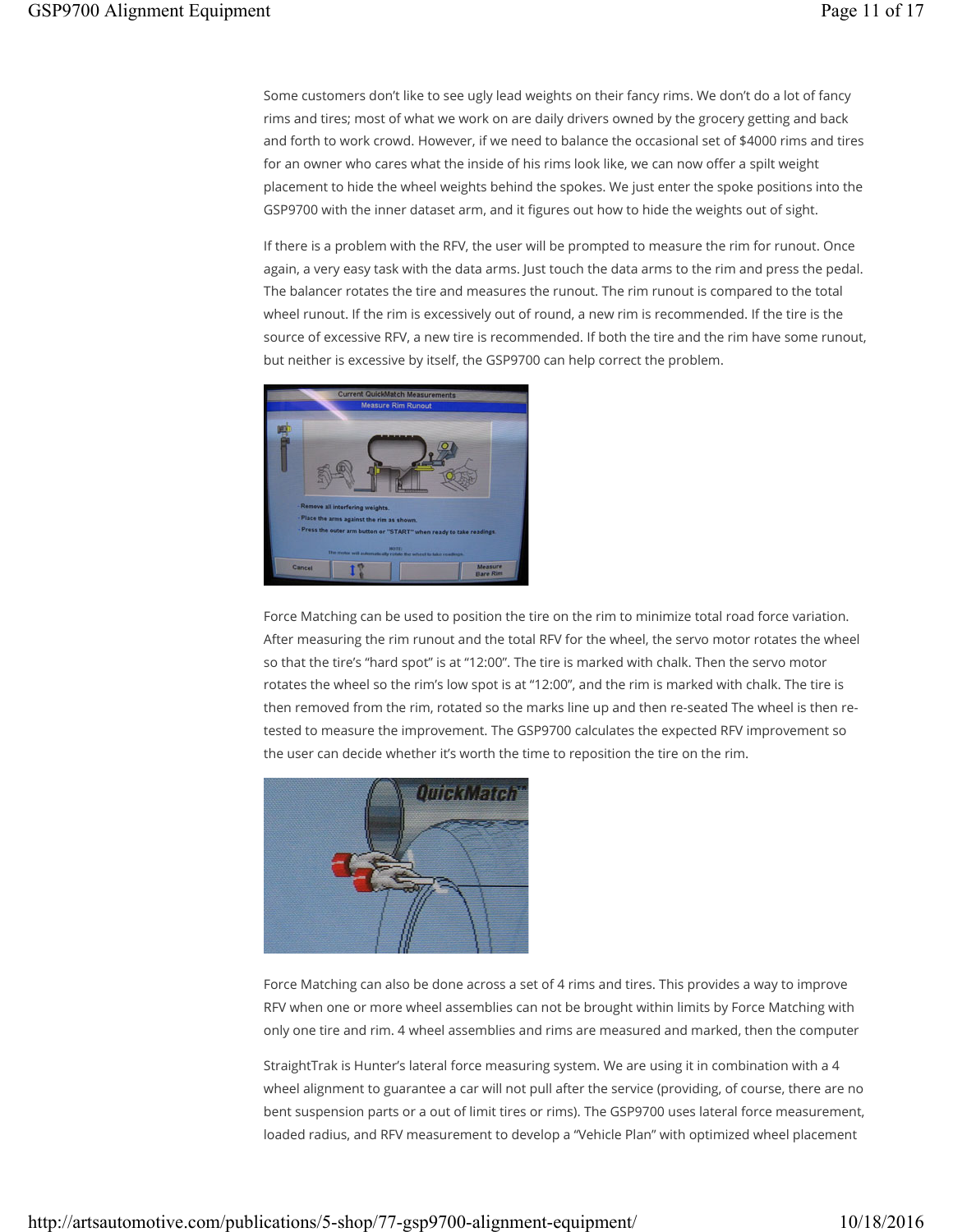to reduce vibration and pull. The Vehicle plan can be formulated for minimum vibration or minimum pull. Alternate placements can also be explored if the tires are directional or it's desirable to keep axle sets together due to wear or brand. We realize not everyone will want to pay for 2 hours for an alignment and StraightTrak, and that's fine. We'll still be doing stand alone alignment for those who want it, with our normal disclaimer that tires can cause a pull too.